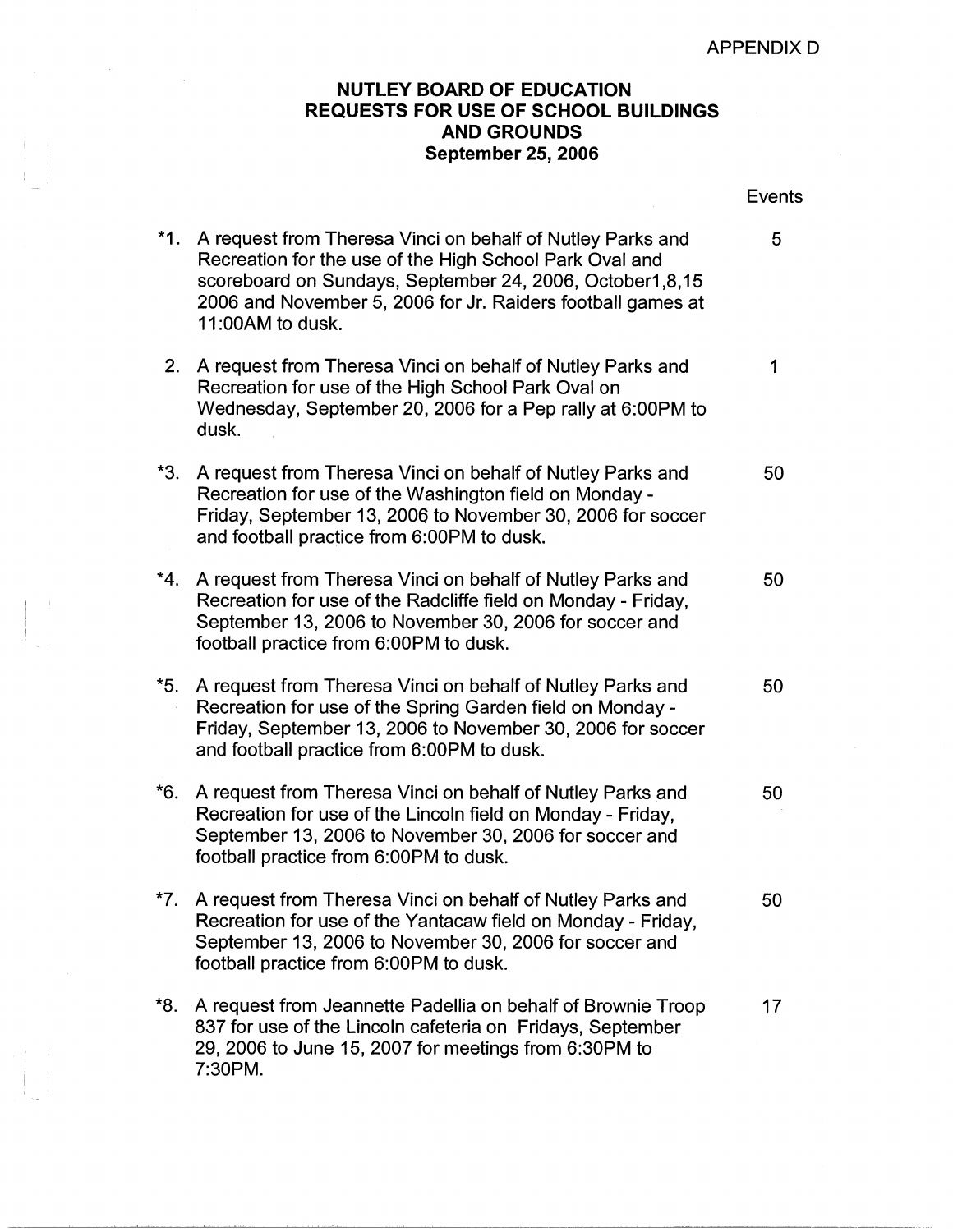| *9.    | A request from Sherri Tolve on behalf of Cub Scouts Pack<br>141 for use of the Yantacaw Library on Tuesday, October 3,<br>2006 to June 5, 2007 for Committee meetings from 6:30PM to<br>9:00PM.                                          | 9              |
|--------|------------------------------------------------------------------------------------------------------------------------------------------------------------------------------------------------------------------------------------------|----------------|
| 10.    | A request from Greg Catrambone on behalf of Class '71 for<br>use of the High School courtyard and building on Friday,<br>Tuesday or Wednesday, October 6,10 or 11, 2006 for class<br>reunion and tour of building from 5:00PM to 9:00PM. | 2 <sup>1</sup> |
| $*11.$ | A request from Cathy Felice and Joseph Piro on behalf of the<br>Soccer Booster Club for use of the High School Auditorium on<br>Tuesday, Septemer 5, 2006 for meeting from 8:00PM to<br>9:30PM.                                          | 1              |
|        | 12. A request from Cathy Felice and Joseph Piro on behalf of the<br>Soccer Booster Club for use of the High School Auditorium on<br>Tuesday, October 5, 2006 for meeting from 8:00PM to<br>9:30PM.                                       | 1              |
| $*13.$ | A request from Joanne Beck on behalf of the Nutley/Belleville<br>Troop #113 for use of the Radcliffe classroom on Fridays,<br>September 29, 2006 to June 22, 2007 for meeting from<br>3:45PM to 5:30PM.                                  | 19             |
| $*14.$ | A request from Theresa Vinci on behalf of the Nutley Parks<br>and Recreation for use of the Washington gymnasium on<br>Monday -Friday, November 1, 2006 to March 30, 2007 for<br>basketball practice from 6:30PM to 9:00PM.              | 90             |
| $*15.$ | A request from Theresa Vinci on behalf of the Nutley Parks<br>and Recreation for use of the Yantacaw gymnasium on<br>Monday -Friday, November 1, 2006 to March 30, 2007 for<br>basketball practice from 6:30PM to 9:00PM.                | 80             |
| $*16.$ | A request from Theresa Vinci on behalf of the Nutley Parks<br>and Recreation for use of the Spring Garden gymnasium on<br>Tuesday-Friday, November 1, 2006 to March 30, 2007 for<br>basketball practice from 6:30PM to 9:00PM.           | 71             |
| $*17.$ | A request from Theresa Vinci on behalf of the Nutley Parks<br>and Recreation for use of the Radcliffe gymnasium on<br>Tuesday - Friday, November 1, 2006 to March 30, 2007 for<br>basketball practice from 6:30PM to 9:00PM.             | 58             |
| $*18.$ | A request from Theresa Vinci on behalf of the Nutley Parks<br>and Recreation for use of the Lincoln gymnasium on Monday -<br>Friday, November 1, 2006 to March 30, 2007 for basketball<br>practice from 6:30PM to 9:00PM.                | 75             |

 $\sim 30$ 

 $\sim$   $\sim$ 

 $\begin{aligned} \frac{1}{2} \int_{\mathbb{R}^3} \frac{1}{\sqrt{2}} \, \mathrm{d} \mu \, \mathrm{d} \mu \, \mathrm{d} \mu \, \mathrm{d} \mu \, \mathrm{d} \mu \, \mathrm{d} \mu \, \mathrm{d} \mu \, \mathrm{d} \mu \, \mathrm{d} \mu \, \mathrm{d} \mu \, \mathrm{d} \mu \, \mathrm{d} \mu \, \mathrm{d} \mu \, \mathrm{d} \mu \, \mathrm{d} \mu \, \mathrm{d} \mu \, \mathrm{d} \mu \, \mathrm{d} \mu \, \mathrm{d} \mu \, \mathrm{d} \mu \, \mathrm{d$